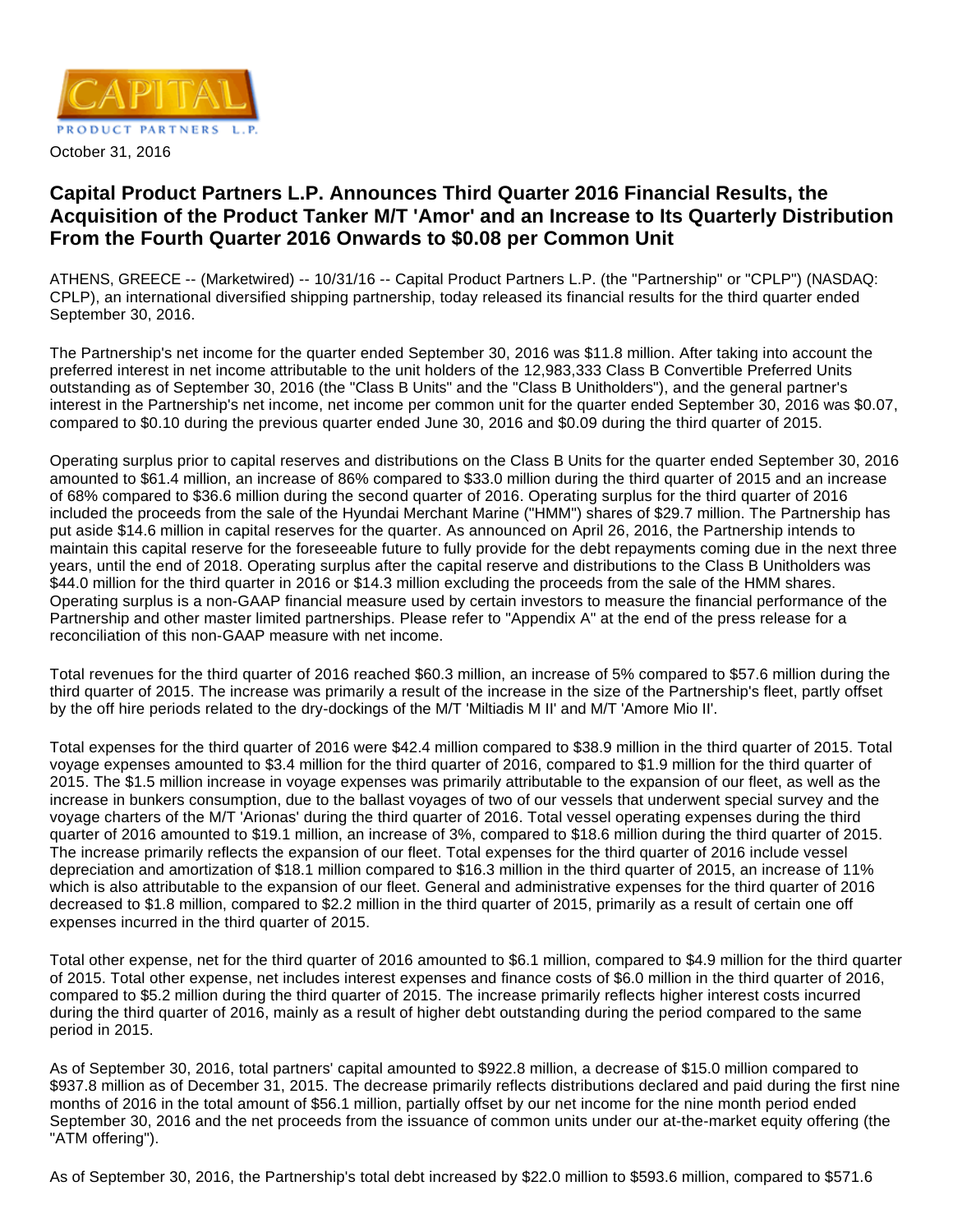million as of December 31, 2015. The increase was due to a \$35.0 million drawdown under our senior secured credit facility with ING Bank to fund the acquisition of the M/V 'CMA CGM Magdalena', which was delivered in February 2016, partially offset by \$13.0 million of scheduled loan principal payments under the same credit facility during the first nine months of 2016.

## **Sale of Hyundai Merchant Marine ("HMM") Shares**

As previously announced, HMM, the charterer of five of our container vessels pursued a financial restructuring that was completed in July 2016. Our subsidiaries which currently own vessels under charter with HMM entered into five charter restructuring agreements with HMM on July 15, 2016 that collectively resulted in a charter hire loss of approximately \$37.0 million. As compensation, we received approximately 4.4 million HMM common shares, which we sold on the Stock Market Division of the Korean Exchange for aggregate consideration of \$29.7 million, after expenses, in August 2016.

The Partnership recognized the HMM common shares at their fair value as of the date of their disposal in August 2016, which was before their listing on the Stock Market Division of the Korean Exchange, for an aggregate consideration of \$29.7 million. This amount has been deferred and will be recognized in revenue over the remaining duration of each time charter.

## **Acquisition of M/T 'Amor' and Increase in our Quarterly Distribution to \$0.08 per Common Unit from the Fourth Quarter of 2016**

On October 24, 2016, we acquired from our sponsor, Capital Maritime & Trading Corp. ("Capital Maritime"), the eco-type MR product tanker 'Amor' (49,999 dwt IMO II/III Chemical Product Tanker built 2015, Samsung Heavy Industries (Ningbo) Co., Ltd.) for total consideration of \$32.8 million. The M/T 'Amor' is employed under a time charter by Cargill at a gross daily rate of \$17,500. The Cargill charter commenced in October 2015 with duration of two years +/-30 days. Aggregate consideration for this acquisition consisted of the assumption of a \$15.8 million term loan under a new credit facility with ING Bank N.V., \$16.0 million in cash and an issuance of new common units to Capital Maritime. The term loan is non-amortizing for a period of two years from the anniversary of the dropdown of the M/T 'Amor' vessel with an expected final maturity date in November 2022. The interest margin on the term loan is 2.50%. The term loan is subject to ship finance covenants similar to the covenants applicable under our existing facilities. As indicated above, we also issued 283,696 Partnership common units to Capital Maritime at a price of \$3.54 per common unit, which was the weighted average unit price for the period from July 14, 2016 to October 14, 2016 and represents a premium of 14% to the closing price of October 28, 2016.

The purchase of the M/T 'Amor' is an arm's-length transaction that was reviewed and unanimously approved by the conflicts committee of our Board of Directors and our entire Board of Directors.

Considering the positive impact of the expansion of our asset base following the acquisition of the M/T 'Amor', the Board decided to approve an increase by 0.5 cents in our quarterly distribution for the fourth quarter 2016 onwards to \$0.08 per common unit.

## **Fleet Employment Update**

The M/T 'Atlantas II' (36,760 dwt, Ice Class 1A IMO II/III Chemical Product Tanker built 2006 Hyundai Mipo Dockyard, South Korea) has been employed on a time charter to Capital Maritime for twelve months (+/- 60 days) at a gross daily rate of \$13,000. The new charter commenced on October 17, 2016. The vessel was previously employed under a bareboat charter to BP Shipping Limited at a gross daily rate of \$7,250.

The M/T 'Alkiviadis' (36,721 dwt, Ice Class 1A IMO II/III Chemical/ Product, built 2006 Hyundai Mipo Dockyard Company Ltd., South Korea) has extended its employment with CSSA S.A. (Total S.A.) for an additional 12 months (+/- 30 days) at a gross daily rate of \$13,300 per day. The charter extension commenced in early August with the earliest charter expiration in July 2017. The vessel was previously earning a gross daily rate of \$15,125 per day.

As a result of the new charters listed above and the acquisition of the M/T 'Amor', our charter coverage for the remainder of 2016 and for 2017 has increased to 97% and 79%, respectively.

## **Quarterly Common and Class B Unit Cash Distribution**

On October 20, 2016, the Board of Directors of the Partnership declared a cash distribution of \$0.075 per common unit for the third quarter of 2016 payable on November 14, 2016 to common unit holders of record on November 7, 2016.

In addition, on October 20, 2016, the Board of Directors of the Partnership declared a cash distribution of \$0.21375 per Class B Unit for the third quarter of 2016, in line with the Partnership's Second Amended and Restated Partnership Agreement, as amended. The third quarter of 2016 Class B Unit cash distribution will be paid on November 10, 2016 to Class B Unitholders of record on November 3, 2016.

## **ATM Offering**

In September 2016, the Partnership entered into an equity distribution agreement with UBS Securities LLC ("UBS") under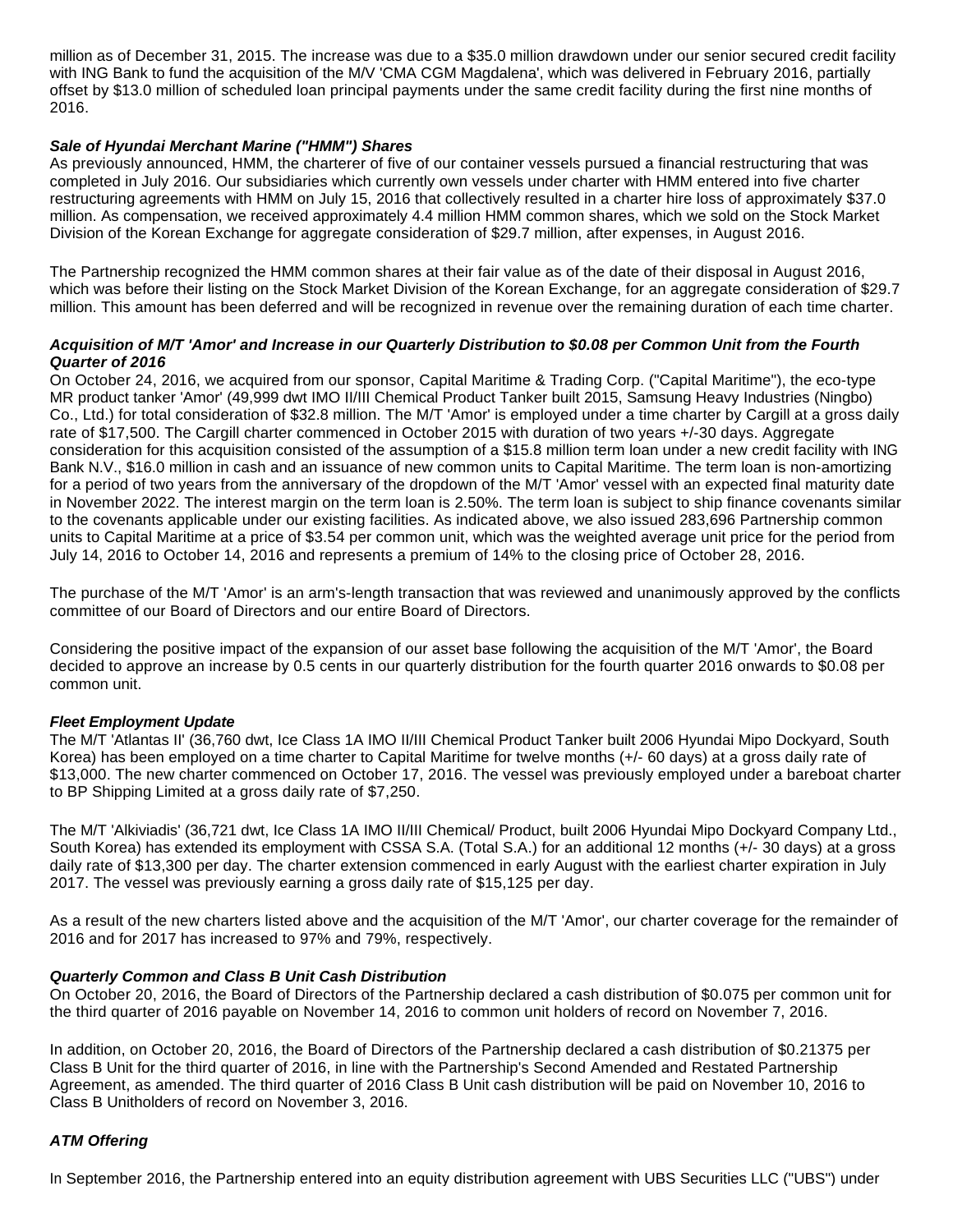which the Partnership may sell, from time to time through UBS, as its sales agent, new common units having an aggregate offering amount of up to \$50.0 million. The equity distribution agreement provides that UBS, when it is acting as the Partnership's sales agent, will be entitled to compensation of up to 2% of the gross sales price of the common units sold from time to time. We intend to use the net proceeds from the sales of new common units, after deducting the sales agent's commissions and our offering expenses, for general partnership purposes, which may include, among other things, the acquisition of new vessels, the repayment or refinancing of all or a portion of our outstanding indebtedness and funding of working capital requirements or capital expenditures.

## **Market Commentary**

## **Product & Crude Tanker Markets**

The product tanker market experienced lower charter rates in the third quarter of 2016 compared to the previous quarter, as lack of arbitrage opportunities and high product inventories had a negative impact on tonne-mile demand. According to the International Energy Agency, OECD total inventories stood at a record level of 3 billion barrels in July 2016, limiting petroleum product seaborne movements. Year to date we have seen an increased number of product tanker deliveries, which have weighed on the charter market. However, analysts expect this to be the last year of significant vessel deliveries in the Medium Range ("MR") segment, as these are expected to markedly decline from 2017 onwards. On the other hand, strong U.S. gasoline consumption, particularly in the first part of the quarter on the back of the peak summer driving season and rising Chinese product exports supported the product tanker spot market and partly offset weakness in other trading areas.

In the time charter market, MR rates and activity weakened in the third quarter of 2016 as a result of the softer spot market.

On the supply side, there was minimal activity in terms of new orders for product tankers and the orderbook currently stands at 10.7%, its lowest level since 2000. In addition, the product tanker orderbook continued to experience slippage during the first nine months of 2016, as approximately 27% of the expected MR and handy size tanker newbuildings were not delivered on schedule. Analysts estimate that net fleet growth in 2016 for MR product tankers will be around 4.4% in 2016, while overall demand growth will be approximately 4.1%, as intra-Asian products trade is expected to grow by 5% in 2016, supported by surging Chinese products exports and firm oil demand in the region.

Suezmax spot earnings declined compared to the previous quarter. The declaration of force majeure for most of the quarter at a number of Nigerian export terminals, as a result of militant attacks on oil facilities, led to a significant decline in the volume of cargoes available for Suezmaxes in the West African market. Concurrently, seasonally weak demand and an increased number of crude tanker newbuilding entering the market kept Suezmax rates under pressure. On the positive side, the Suezmax market was supported by solid Chinese crude imports and increased crude flows from Iran during the third quarter. The Suezmax spot market rebounded however in mid September on the back of a recovery of Nigerian crude exports and higher crude shipments from Russia.

Overall during the period the market remained slow with only limited fixtures reported at decreased rates, due to the depressed spot market.

On the supply side, the Suezmax orderbook represented, at the end of the third quarter of 2016, approximately 19.4% of the current fleet. However, contracting activity has been subdued, with just eleven Suezmax tankers ordered year to date. Suezmax tanker demand is projected to continue growing in 2016 on the back of firm growth in Chinese and Indian crude imports, partly offset by weaker export volumes from West Africa during the force majeure period. In 2016, crude Suezmax deadweight demand is projected to increase by 1.5%, whereas the fleet is forecasted to expand by 4.8%.

## Neo-panamax Container Market

The container charter market remained mostly flat when compared to the previous quarter, as most vessel classes' charter rates were close to historically low levels.

The increase in demand for neo panamax vessels due to the new Panama Canal locks was largely offset by disappointing overall growth in demand for containerized cargo, as well as the bankruptcy of Hanjin Shipping, which added new tonnage to the list of idle vessels.

By the end of the third quarter of 2016, the idle container fleet had consequently increased from below 5% in the previous quarter to 6.7% at the end of the third quarter of 2016.

Analysts have revised their estimate for the demand for containerized cargo for full-year 2016 down to 3.4% from 3.8% in the previous quarter, and their estimate for the increase in tonnage supply for full-year 2016 to 2.2% from 3.0% in the previous quarter.

The total container vessel demolition until September 2016 amounted to 446,141 TEU, while the full year forecast points to a record level of recycled container capacity in excess of 500,000 TEU. The average age of scrapped tonnage was 19.1 years, down from 23 years in 2015.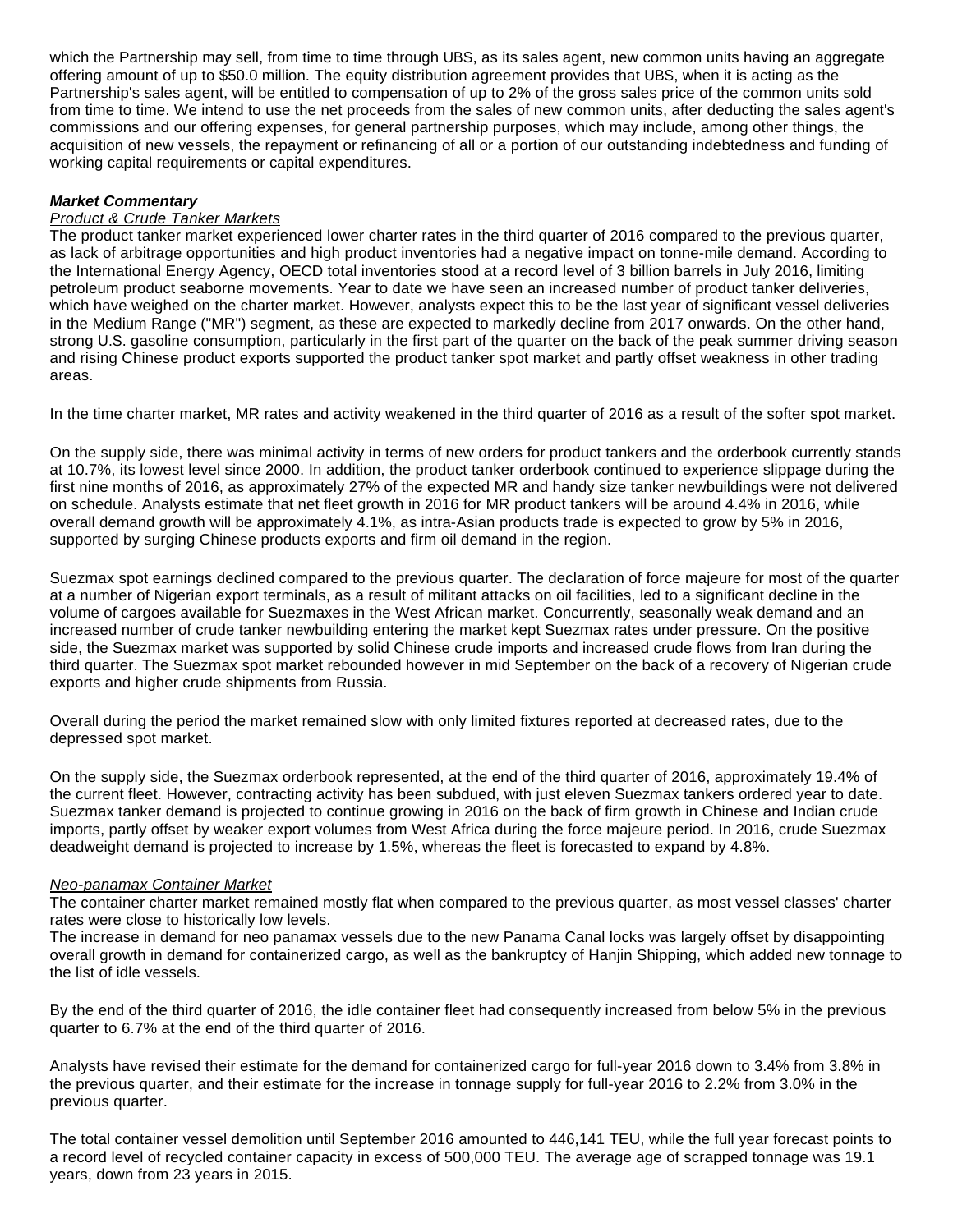As of the date hereof, the container orderbook stands at 16.4% of the current fleet, down from 17% in the previous quarter and is the lowest since 1999, while slippage for 8,000+ TEU container vessels amounted to 35%.

Overall market participants expect that the container vessel supply picture might improve further, as the weaker rate environment is expected to induce increased slippage of new deliveries and demolition of existing ships.

#### **Management Commentary**

Mr. Jerry Kalogiratos, Chief Executive and Chief Financial Officer of the Partnership's General Partner, commented:

"We are pleased to have achieved a number of important milestones during the last few months. First, we concluded our negotiations with HMM and we successfully liquidated the equity compensation received from HMM by recovering approximately 80% of our total charter hire loss under the Charter Restructuring Agreements. Second, we agreed to acquire a modern, eco MR product tanker from Capital Maritime with an attractive charter to Cargill. We have funded part of the acquisition cost with the proceeds from the sale of the HMM equity compensation. It is also worth highlighting that our sponsor Capital Maritime has received units as part of the purchase price at a significant premium to the latest closing price of our common units. Additionally, we launched the ATM offering for up to \$50 million with the aim of raising further capital over a period of time for vessel acquisitions and general corporate purposes.

"Regarding recent market developments, we note that the demand fundamentals for tankers, and especially product tankers, remain solid on the back of refinery capacity relocation, increased tonne-miles, and the low oil price environment. However, the high oil product inventories and the increased supply of tanker vessels has recently weighed on vessel earnings. The limited number of new tanker ordering thus far this year and the rationalization of excess shipyard capacity combined with solid industry fundamentals are positive trends for the tanker markets in the medium- to long-run.

"Finally, we are delighted that with the expected expansion of our fleet, our Board of Directors has approved the increase of our quarterly distribution from the fourth quarter 2016 onwards to \$0.08 per common unit. Depending on our access to the financial markets, our objective is to pursue additional accretive transactions going forward and expand our asset base, with a view to further increasing the long term distributable cash flow of the Partnership."

### **Conference Call and Webcast**

Today, October 31, 2016, the Partnership will host an interactive conference call at 10:30 am Eastern Time to discuss the financial results.

## **Conference Call Details:**

Participants should dial into the call 10 minutes before the scheduled time using the following numbers: 1 866 819 7111 (U.S. Toll Free Dial In), 0800 953 0329 (UK Toll Free Dial In) or +44 (0)1452 542 301 (Standard International Dial In). Please quote "Capital Product Partners."

A replay of the conference call will be available until November 7, 2016 by dialing 1 866 247 4222 (U.S. Toll Free Dial In), 0800 953 1533 (UK Toll Free Dial In) or +44 (0)1452 550 000 (Standard International Dial In). Access Code: 69648481#

#### **Slides and Audio Webcast**

There will also be a simultaneous live webcast over the Internet, through the Capital Product Partners website, [www.capitalpplp.com.](http://www.capitalpplp.com/) Participants to the live webcast should register on the website approximately 10 minutes prior to the start of the webcast.

## **About Capital Product Partners L.P.**

Capital Product Partners L.P. (NASDAQ: CPLP), a Marshall Islands master limited partnership, is an international owner of modern tanker, container and drybulk vessels. The Partnership currently owns 36 vessels, including twenty-one modern MR (Medium Range) product tankers, four Suezmax crude oil tankers, ten Neo Panamax container vessels and one Capesize bulk carrier. All of its vessels are under period charters to BP Shipping Limited, Cargill International S.A., CMA-CGM S.A., Cosco Bulk Carrier Co. Ltd., CSSA S.A. (Total S.A.), Flota Petrolera Ecuatoriana ("Flopec"), Hyundai Merchant Marine Co. Ltd., Overseas Shipholding Group Inc., Pacific International Lines (Pte) Ltd, Petróleo Brasileiro S.A. ("Petrobras"), Repsol Trading S.A., Stena Bulk A.B., and Capital Maritime.

For more information about the Partnership, please visit our website: [www.capitalpplp.com](http://www.capitalpplp.com/).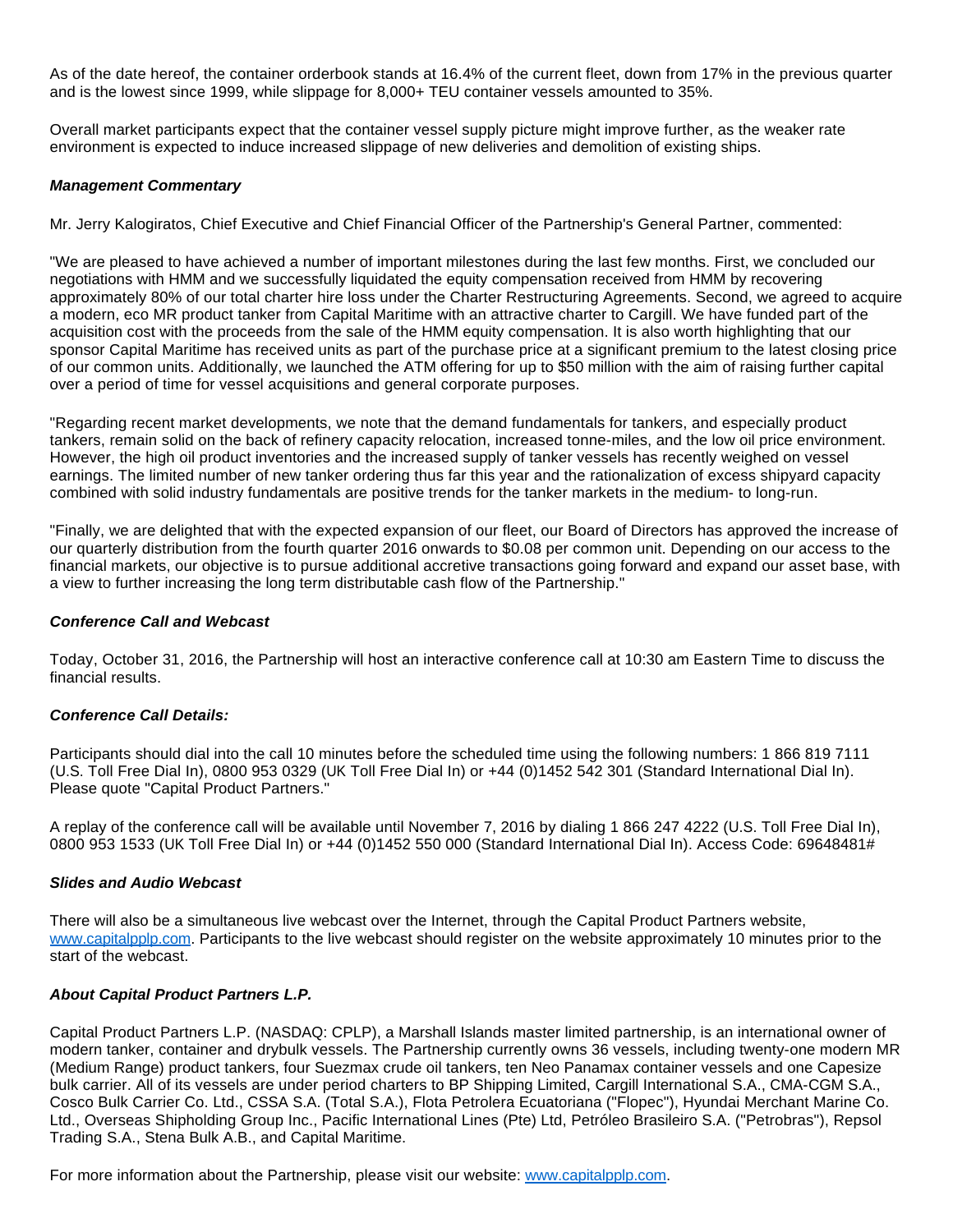### **Forward-Looking Statements**

The statements in this press release that are not historical facts, including, among other things, cash generation, our ability to repay external debt, future earnings, our expectations regarding employment of our vessels, redelivery dates and charter rates, fleet growth, market and charter rate expectations, charterers' performances, our expectations or objectives regarding future distribution amounts, our ability to pursue growth opportunities and grow our distributions and annual distribution guidance, are forward-looking statements (as such term is defined in Section 21E of the Securities Exchange Act of 1934, as amended). These forward-looking statements involve risks and uncertainties that could cause the stated or forecasted results to be materially different from those anticipated. Unless required by law, we expressly disclaim any obligation to update or revise any of these forward-looking statements, whether because of future events, new information, a change in our views or expectations, to conform them to actual results or otherwise. We assume no responsibility for the accuracy and completeness of the forward-looking statements. We make no prediction or statement about the performance of our units.

CPLP-F

## **Capital Product Partners L.P.**

## **Unaudited Condensed Consolidated Statements of Comprehensive Income (In thousands of United States Dollars, except for number of units and earnings per unit)**

|                                                                 | For the three month periods<br>ended September 30, |              |    | For the nine month<br>periods ended<br>September 30, |    |             |
|-----------------------------------------------------------------|----------------------------------------------------|--------------|----|------------------------------------------------------|----|-------------|
|                                                                 | 2016                                               | 2015         |    | 2016                                                 |    | 2015        |
| Revenues                                                        | \$<br>53,390                                       | \$<br>44,451 | \$ | 153,138                                              | \$ | 111,797     |
| Revenues - related party                                        | 6,878                                              | 13,138       |    | 26,081                                               |    | 49,190      |
| <b>Total Revenues</b>                                           | 60,268                                             | 57,589       |    | 179,219                                              |    | 160,987     |
| <b>Expenses:</b>                                                |                                                    |              |    |                                                      |    |             |
| Voyage expenses                                                 | 3,326                                              | 1,822        |    | 7,338                                                |    | 4,233       |
| Voyage expenses - related party                                 | 79                                                 | 101          |    | 268                                                  |    | 307         |
| Vessel operating expenses                                       | 16,404                                             | 15,244       |    | 49,095                                               |    | 42,880      |
| Vessel operating expenses - related<br>party                    | 2,733                                              | 3,312        |    | 8,034                                                |    | 9,175       |
| General and administrative expenses                             | 1,782                                              | 2,167        |    | 4,503                                                |    | 5,340       |
| Vessel depreciation and amortization                            | 18,089                                             | 16,250       |    | 53,479                                               |    | 45,662      |
| <b>Operating income</b>                                         | 17,855                                             | 18,693       |    | 56,502                                               |    | 53,390      |
| Other income / (expense), net:                                  |                                                    |              |    |                                                      |    |             |
| Interest expense and finance cost                               | (6,020)                                            | (5, 162)     |    | (18,079)                                             |    | (14, 687)   |
| Interest and other (expense) / income,                          |                                                    |              |    |                                                      |    |             |
| net                                                             | (65)                                               | 263          |    | 322                                                  |    | 1,351       |
| Total other expense, net                                        | (6,085)                                            | (4,899)      |    | (17, 757)                                            |    | (13, 336)   |
| Partnership's net income                                        | \$<br>11,770                                       | \$<br>13,794 | \$ | 38,745                                               | \$ | 40,054      |
| Preferred unit holders' interest in<br>Partnership's net income | 2,776                                              | 2,853        |    | 8,326                                                |    | 8,481       |
| General Partner's interest in<br>Partnership's net income       | 177                                                | 218          |    | 603                                                  |    | 629         |
| Common unit holders' interest in<br>Partnership's net income    | 8,817                                              | 10,723       |    | 29,816                                               |    | 30,944      |
| Net income per:                                                 |                                                    |              |    |                                                      |    |             |
| Common unit basic and diluted                                   | \$<br>0.07                                         | \$<br>0.09   | \$ | 0.25                                                 | \$ | 0.27        |
| Weighted-average units outstanding:                             |                                                    |              |    |                                                      |    |             |
| Common units basic and diluted                                  | 119,631,339                                        | 119,559,456  |    | 119,583,592                                          |    | 113,504,765 |
| Total comprehensive income:                                     | \$<br>11,770                                       | \$<br>13,794 | S  | 38,745                                               | S  | 40,054      |

**Capital Product Partners L.P. Unaudited Condensed Consolidated Balance Sheets**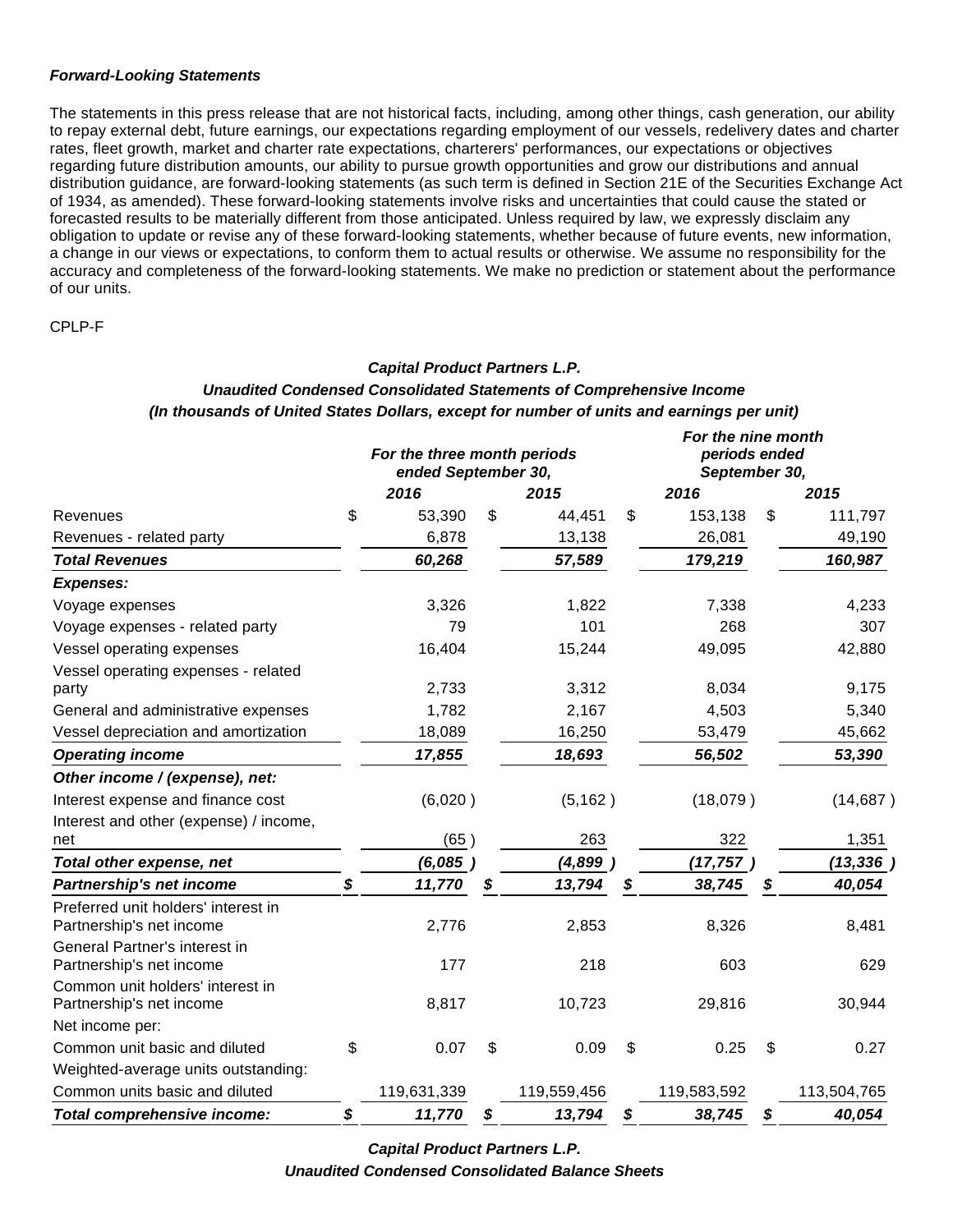## **(In thousands of United States Dollars)**

#### **Assets**

|                                                         |    | <b>As of September</b> |                    |
|---------------------------------------------------------|----|------------------------|--------------------|
|                                                         |    | 30,                    | As of December 31, |
| <b>Current assets</b>                                   |    | 2016                   | 2015               |
| Cash and cash equivalents                               | \$ | 105,560                | \$<br>90,190       |
| Trade accounts receivable, net                          |    | 3,006                  | 2,680              |
| Prepayments and other assets                            |    | 3,459                  | 2,547              |
| Inventories                                             |    | 4,406                  | 4,407              |
| <b>Total current assets</b>                             |    | 116,431                | 99,824             |
| <b>Fixed assets</b>                                     |    |                        |                    |
| Advances for vessels under construction - related party |    |                        | 18,172             |
| Vessels, net                                            |    | 1,352,620              | 1,315,485          |
| <b>Total fixed assets</b>                               |    | 1,352,620              | 1,333,657          |
| <b>Other non-current assets</b>                         |    |                        |                    |
| Above market acquired charters                          |    | 93,039                 | 100,518            |
| Deferred charges, net                                   |    | 5,357                  | 3,482              |
| Restricted cash                                         |    | 17,500                 | 17,000             |
| Prepayments and other assets                            |    | 1,758                  | 1,394              |
| <b>Total non-current assets</b>                         |    | 1,470,274              | 1,456,051          |
| <b>Total assets</b>                                     | S  | 1,586,705              | \$<br>1,555,875    |
| <b>Liabilities and Partners' Capital</b>                |    |                        |                    |
| <b>Current liabilities</b>                              |    |                        |                    |
| Current portion of long-term debt, net                  | \$ | 16,381                 | \$<br>11,922       |
| Trade accounts payable                                  |    | 11,087                 | 8,431              |
| Due to related parties                                  |    | 13,225                 | 22,154             |
| <b>Accrued liabilities</b>                              |    | 7,951                  | 7,872              |
| Deferred revenue, current                               |    | 22,660                 | 10,867             |
| <b>Total current liabilities</b>                        |    | 71,304                 | 61,246             |
| <b>Long-term liabilities</b>                            |    |                        |                    |
| Long-term debt, net                                     |    | 574,146                | 555,888            |
| Deferred revenue                                        |    | 18,410                 | 921                |
| <b>Total long-term liabilities</b>                      |    | 592,556                | 556,809            |
| <b>Total liabilities</b>                                |    | 663,860                | 618,055            |
| Commitments and contingencies                           |    |                        |                    |
| <b>Partners' capital</b>                                |    | 922,845                | 937,820            |
| Total liabilities and partners' capital                 |    | 1,586,705              | \$<br>1,555,875    |

**Capital Product Partners L.P.**

# **Unaudited Condensed Consolidated Statements of Cash Flows**

**(In thousands of United States Dollars)**

|                                                                                      | For the nine month<br>periods ended September 30, |        |      |        |
|--------------------------------------------------------------------------------------|---------------------------------------------------|--------|------|--------|
|                                                                                      | 2016                                              |        | 2015 |        |
| Cash flows from operating activities:                                                |                                                   |        |      |        |
| Net income                                                                           | S                                                 | 38.745 |      | 40,054 |
| Adjustments to reconcile net income to net cash provided by operating<br>activities: |                                                   |        |      |        |
| Vessel depreciation and amortization                                                 |                                                   | 53,479 |      | 45,662 |
| Amortization and write off of deferred financing costs                               |                                                   | 1.012  |      | 640    |
| Amortization of above market acquired charters                                       |                                                   | 10.685 |      | 11,363 |
| Equity compensation expense                                                          |                                                   | 802    |      |        |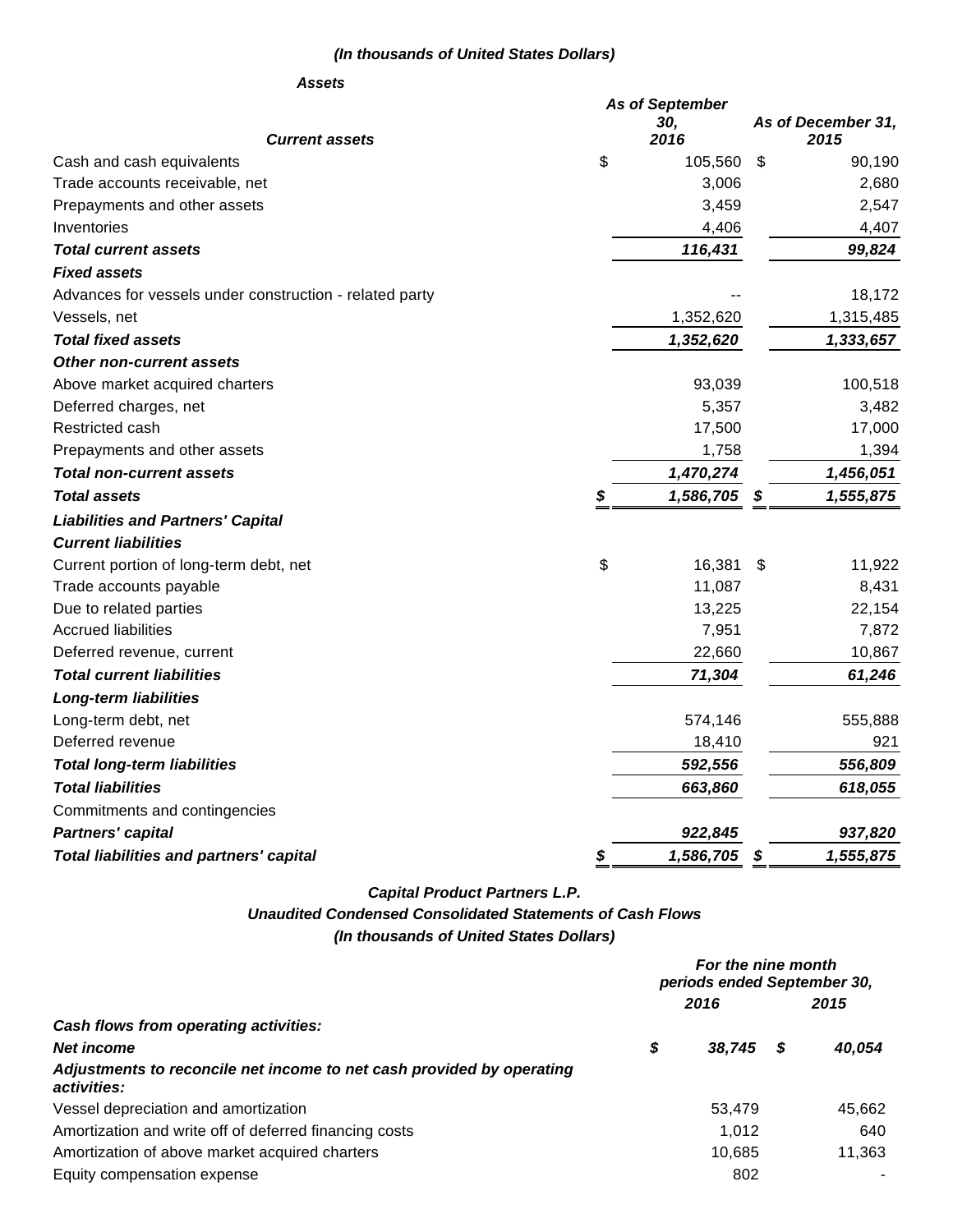| <b>Changes in operating assets and liabilities:</b>                    |              |              |
|------------------------------------------------------------------------|--------------|--------------|
| Trade accounts receivable                                              | (326)        | (360)        |
| Prepayments and other assets                                           | (1,276)      | (1,239)      |
| Inventories                                                            | 1            | (974)        |
| Trade accounts payable                                                 | 2,750        | 1,431        |
| Due to related parties                                                 | (8,929)      | 7,060        |
| <b>Accrued liabilities</b>                                             | 377          | 459          |
| Deferred revenue                                                       | 29,308       | (3,426)      |
| Dry-docking costs paid                                                 | (3,670)      | (419)        |
| Net cash provided by operating activities                              | 122,958      | 100,251      |
| Cash flows from investing activities:                                  |              |              |
| Vessel acquisitions and improvements including time charter agreements | (74, 409)    | (207, 698)   |
| Increase in restricted cash                                            | (500)        | (2,000)      |
| Net cash used in investing activities                                  | (74, 909)    | (209, 698)   |
| Cash flows from financing activities:                                  |              |              |
| Proceeds from issuance of Partnership units                            | 1,637        | 133,327      |
| Expenses paid for issuance of Partnership units                        | (138)        | (739)        |
| Proceeds from long-term debt                                           | 35,000       | 115,000      |
| Deferred financing costs paid                                          | (31)         | (1,797)      |
| Payments of long-term debt                                             | (13,016)     | (119, 949)   |
| Dividends paid                                                         | (56, 131)    | (90, 823)    |
| Net cash (used in) / provided by financing activities                  | (32, 679)    | 35,019       |
| Net increase / (decrease) in cash and cash equivalents                 | 15,370       | (74, 428)    |
| Cash and cash equivalents at beginning of period                       | 90,190       | 164,199      |
| Cash and cash equivalents at end of period                             | 105,560      | 89,771       |
| <b>Supplemental cash flow information</b>                              |              |              |
| Cash paid for interest                                                 | \$<br>17,921 | \$<br>12,814 |
| <b>Non-Cash Investing and Financing Activities</b>                     |              |              |
| Issuance costs of Partnership's units included in liabilities          | \$<br>743    | \$           |
| Capital expenditures included in liabilities                           | \$<br>507    | \$<br>79     |
| Capitalized dry docking costs included in liabilities                  | \$<br>813    | \$<br>1,827  |

## **Appendix A - Reconciliation of Non-GAAP Financial Measure (In thousands of U.S. dollars) Description of Non-GAAP Financial Measure - Operating Surplus**

Operating Surplus represents net income adjusted for non-cash items, such as depreciation and amortization expense and amortization of above market acquired charters and straight line revenue adjustments.

Operating Surplus is a quantitative measure used in the publicly-traded partnership investment community to assist in evaluating a partnership's ability to make quarterly cash distributions. Operating Surplus is not required by accounting principles generally accepted in the United States and should not be considered a substitute for net income, cash flow from operating activities and other operations or cash flow statement data prepared in accordance with accounting principles generally accepted in the United States or as a measure of profitability or liquidity. Our calculation of Operating Surplus may not be comparable to that reported by other companies. The table below reconciles Operating Surplus to net income for the following periods:

| <b>Reconciliation of Non-GAAP Financial</b><br><b>Measure - Operating Surplus</b>                                                | For the three month<br>period ended<br>September 30, 2016 | For the three month<br>period ended<br><b>September 30, 2015</b> | For the three month<br>period ended<br>June 30, 2016 |
|----------------------------------------------------------------------------------------------------------------------------------|-----------------------------------------------------------|------------------------------------------------------------------|------------------------------------------------------|
| <b>Partnership's net income</b>                                                                                                  | 11,770                                                    | 13,794                                                           | 14,873                                               |
| Adjustments to reconcile net income to<br>operating surplus prior to Capital Reserve<br>and Class B Preferred Units distribution |                                                           |                                                                  |                                                      |
| Depreciation and amortization <sup>7</sup><br>Amortization of above market acquired charters                                     | 18.604                                                    | 16.542                                                           | 18.423                                               |